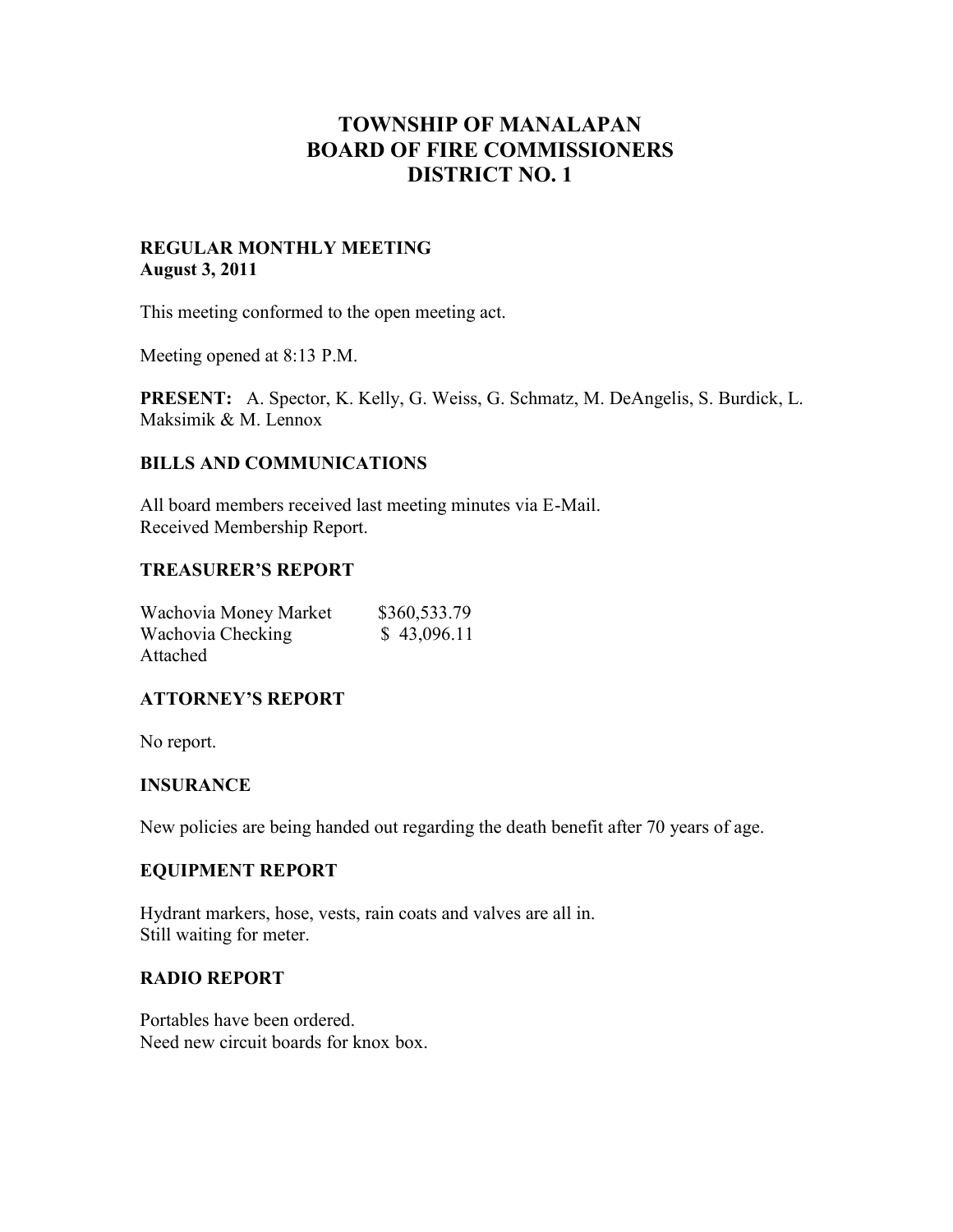# **CHIEF'S REPORT**

Chief Burdick reported there were 94 calls for July.

# **TRUCK REPORT**

All UL repairs have been made by Fire & Safety.

26-1-90 – blew a turbo and the blower is also shot.

26-1-91 – had two alternators replaced on it.

26-1-77 – has a problem with the main light tower – will not come out of the cradle and ladder rack will not go down.

26-1-80 – had electrical problem – no outlets inside the cab were working; has been repaired.

# **ASSOCIATION REPORT**

Mike Lennox reported that progress is being made on the building. The fire company at the suggestion of the Building Committee agreed to not use the contractor for any outside work. We will get our own sub-contractors.

Commissioner Schmatz brought up the fact that there are many cracks in the floor. Contractor is looking to do a temporary CO for the end of September.

Fire  $\&$  Ice repaired the a/c at the Satellite. John from Fire  $\&$  Ice informed Mike that he might want to look into replacing the condenser units outside Main House. Should also put up some type of protective wall for winter months.

Mike Lennox & Commissioner Schmatz are obtaining estimates for the exterior of the Main **House** 

## **TRUSTEES' REPORT**

No report.

## **OLD BUSINESS**

See attached.

#### **NEW BUSINESS**

Commissioner DeAngelis made a motion to pay all vouchers; this was seconded by Commissioner Kelly. All voted aye.

Commissioner Kelly made a Resolution for the purchase of the new truck; this was seconded by Commissioner DeAngelis. All voted aye.

Commissioner Kelly made a motion not to exceed \$850 to upgrade the knox boxes in all the trucks; this was seconded by Commissioner DeAngelis. All voted aye.